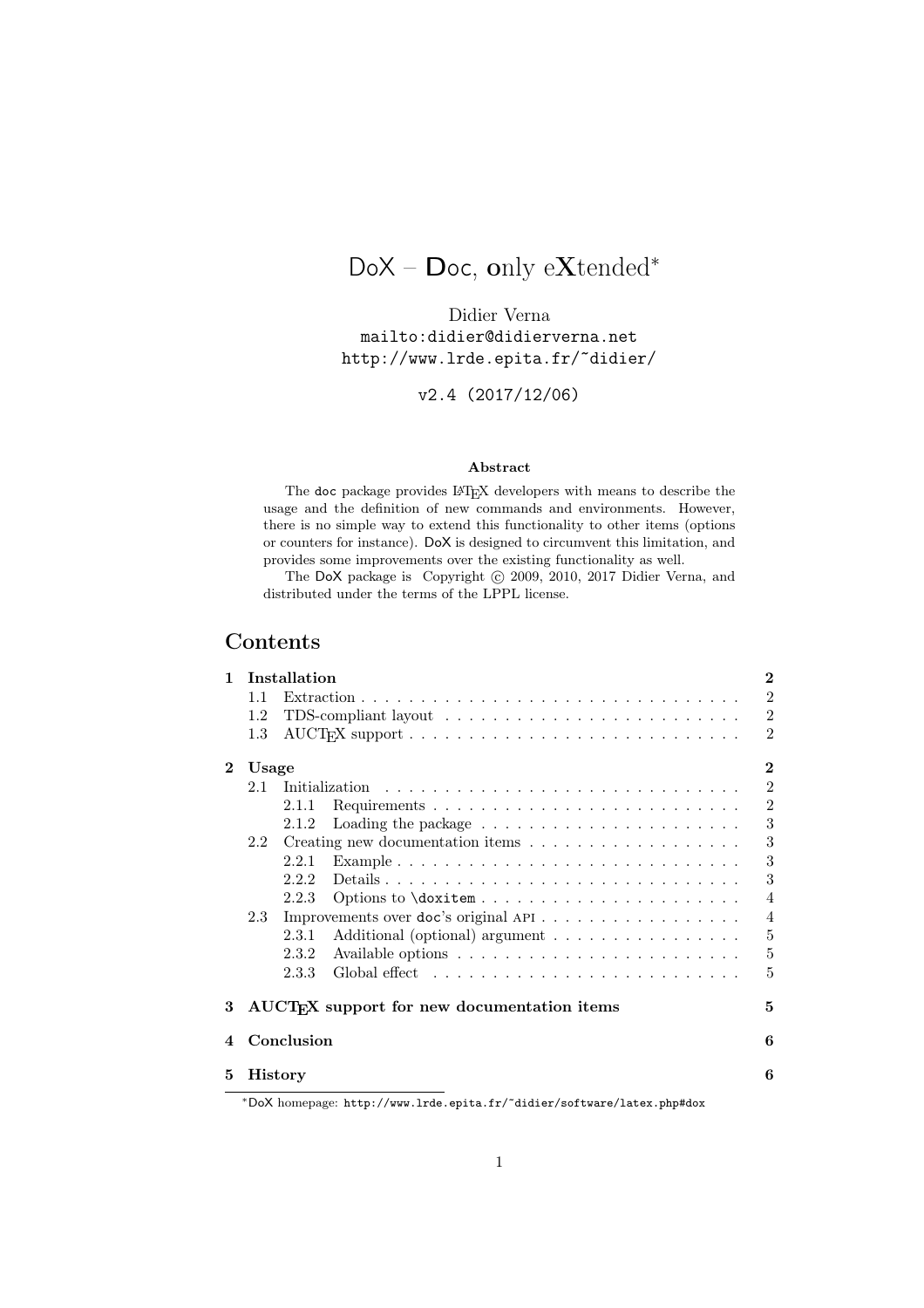|  | 6<br>6 Implementation |  |  |  |
|--|-----------------------|--|--|--|
|  |                       |  |  |  |
|  |                       |  |  |  |
|  |                       |  |  |  |
|  |                       |  |  |  |
|  |                       |  |  |  |
|  |                       |  |  |  |
|  |                       |  |  |  |
|  |                       |  |  |  |
|  |                       |  |  |  |
|  |                       |  |  |  |
|  |                       |  |  |  |

## 1 Installation

### 1.1 Extraction

If you are building DoX from the tarball you need to execute the following steps in order to extract the necessary files:

[pdf]latex dox.ins [pdf]latex dox.dtx [pdf]latex dox.dtx

After that, you need to install the generated documentation and style files to a location where L<sup>AT</sup>FX can find them.

### 1.2 TDS-compliant layout

For a TDS-compliant layout, the following locations are suggested:

```
[TEXMF]/tex/latex/dox/dox.sty
[TEXMF]/doc/latex/dox/dox.[pdf|dvi]
```
## 1.3 AUCT<sub>E</sub>X support

AUCTEX is a powerful major mode for editing TEX documents in [X]Emacs. In particular, it provides automatic completion of command names once they are known. DoX supports  $\text{AUCTrX}$  by providing a style file named  $\text{dox}.$  e1 which contains AUCTEX definitions for the relevant commands. This file should be installed in a place where AUCTEX can find it. Please refer to the AUCTEX documentation for more information on this. See also section 3.

## 2 Usage

### 2.1 Initialization

### 2.1.1 Requirements

In order to work properly,  $DoX$  requires the presence of some L<sup>AT</sup>EX packages. You  $\gamma$  don't have to load them explicitly though. As long as LAT<sub>EX</sub> can locate them, they will be used automatically. DoX currently depends on kvoptions.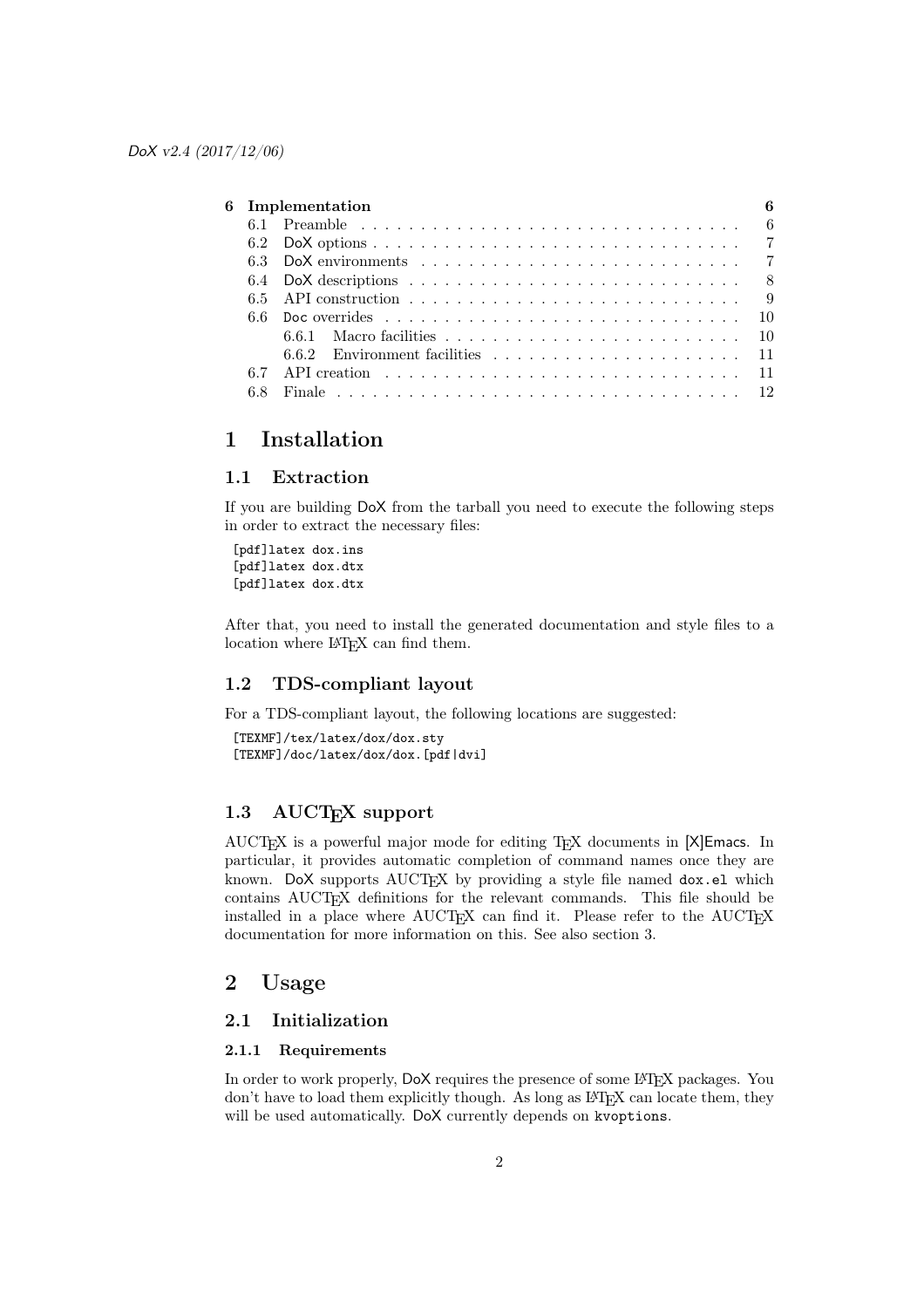#### 2.1.2 Loading the package

In order to load DoX, simply say  $\text{log}(options)$  {dox} in the preamble of your document. The package options will be discussed when appropriate.

### 2.2 Creating new documentation items

Note*: we assume that you know about* doc*'s* \DescribeMacro*,* \DescribeEnv *and all other associated commands and environments*.

#### \doxitem  $[\langle options \rangle] {\langle name \rangle}{\langle enum \rangle} {\langle}idxcat \rangle}$

DoX provides a command named \doxitem to create new documentation items with functionalities equivalent to what doc provides for commands and environments. A whole API is created for every new item.

### 2.2.1 Example

Perhaps the simplest way to describe what it does is to give an example. Suppose you would like to describe package options explicitely. Here is what you need to do:

```
\usepackage{dox}
\doxitem{Option}{option}{options}
```
DoX then creates the following API for you:

- \DescribeOption
- the option environment
- \PrintDescribeOption
- \PrintOptionName
- \SpecialMainOptionIndex
- \SpecialOptionIndex

In order to comply with doc's original behavior, the commands \PrintDescribeOption and \PrintOptionName will only be defined if they do not already exist.

#### 2.2.2 Details

Here is a more precise description of the arguments to  $\dot{\alpha}$ .

- $\langle name \rangle$  (Option in our example) is used to construct the names of the commands in the new API. It usually starts with an upcase letter.
- (envname) (option in our example) is the name of the created environment. Be sure to avoid name clashes here! If you start experimenting odd behavior, you've probably overridden an existing command with your new environment.<sup>1</sup>

 $^1\mathrm{It}$  is a pity that LAT<sub>E</sub>X use the same namespace for commands and environments. The opening command for environment env should be named \beginenv and not just \env. . .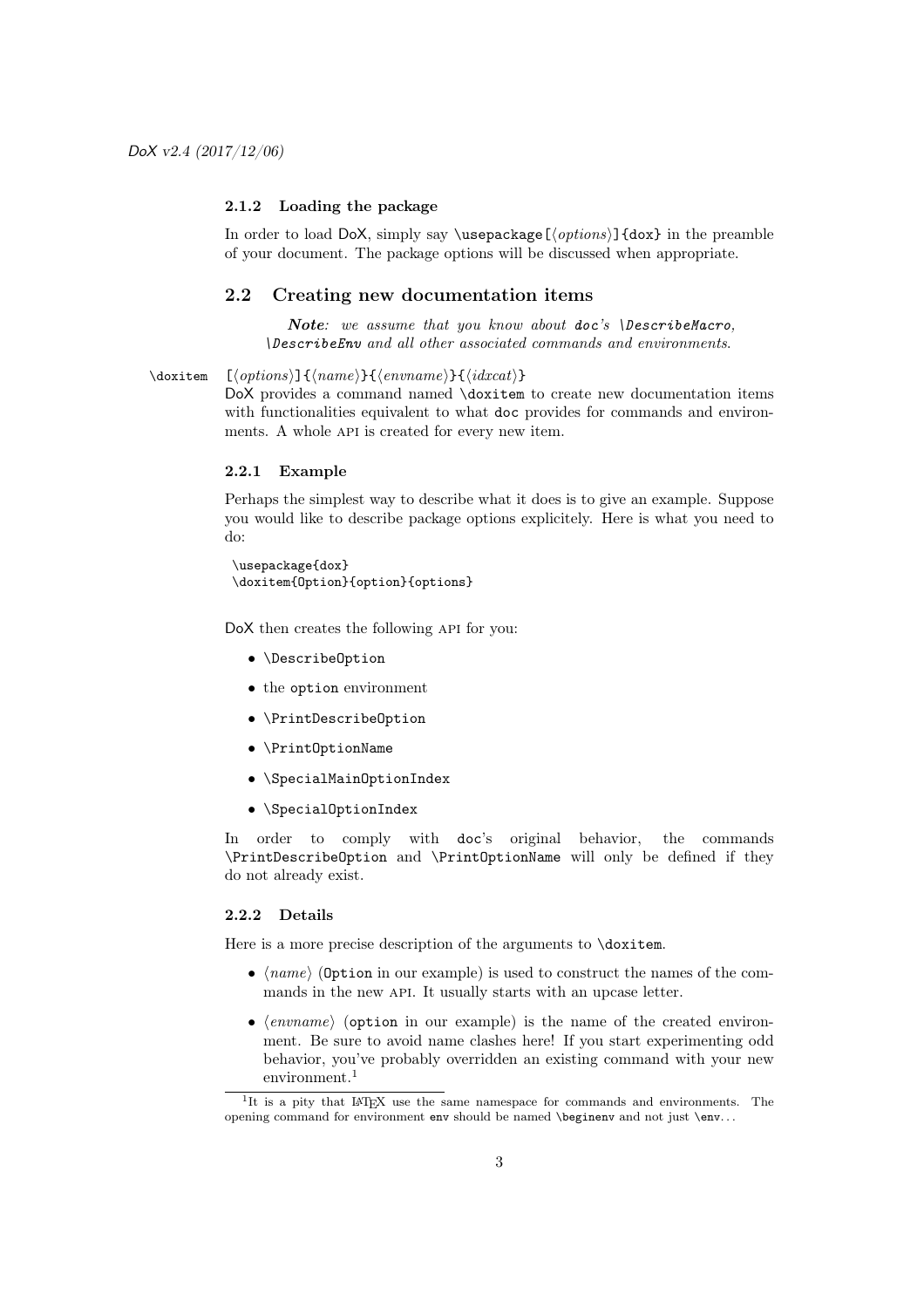$\bullet$   $\langle$ *idxcat* $\rangle$  is the index category under which your items will appear. In our example, all indexed options will be listed under the "options:" index entry.

#### 2.2.3 Options to \doxitem

The first (optional) argument to \doxitem may contain a comma-separated list of options. The following ones are currently implemented.

#### idxtype

We saw earlier that individual items appear under the idxcat index entry, but items also appear as standalone index entries, alphabetically sorted with their type in parenthesis. For instance, the final option would appear like this under the F index entry: "final (option)".

By default, the index type is the same as the environment's name (the  $\langle \text{enumame} \rangle$  argument). However, you can change this by providing a value to the idxtype option.

For instance, you may find the word "environment" too long for an index type. In that case, you may redefine the environment API like this:

```
\doxitem[idxtype=env.]{Env}{environment}{environments}
```
#### macrolike

At some point, you may find that the "macro" category is too gross, and whish to further split it into different documentation items. A typical example of this would be to provide a specific category for LATEX lengths.

The difference with options or counters is that the names of your items are actually control sequences, and so they need to be typeset and indexed in a specific way.

As of version 2.2, DoX provides a macrolike boolean option which instructs \doxitem to create new documentation items expecting control sequences instead of plain text names. If you want to create explicit documentation for lengths for instance, you can do this:

```
\doxitem[macrolike,idxtype=len.]{Length}{length}{lengths}
```
In turn this allows you do write things like that:

```
\DescribeLength{\partopsep}
\begin{length}{\partopsep}
  ...
```

```
\end{length}
```
## 2.3 Improvements over doc's original api

*Please note that the improvements described in this section are also available in* doc*'s original command and environment* api*'s, because* DoX *redefines them.*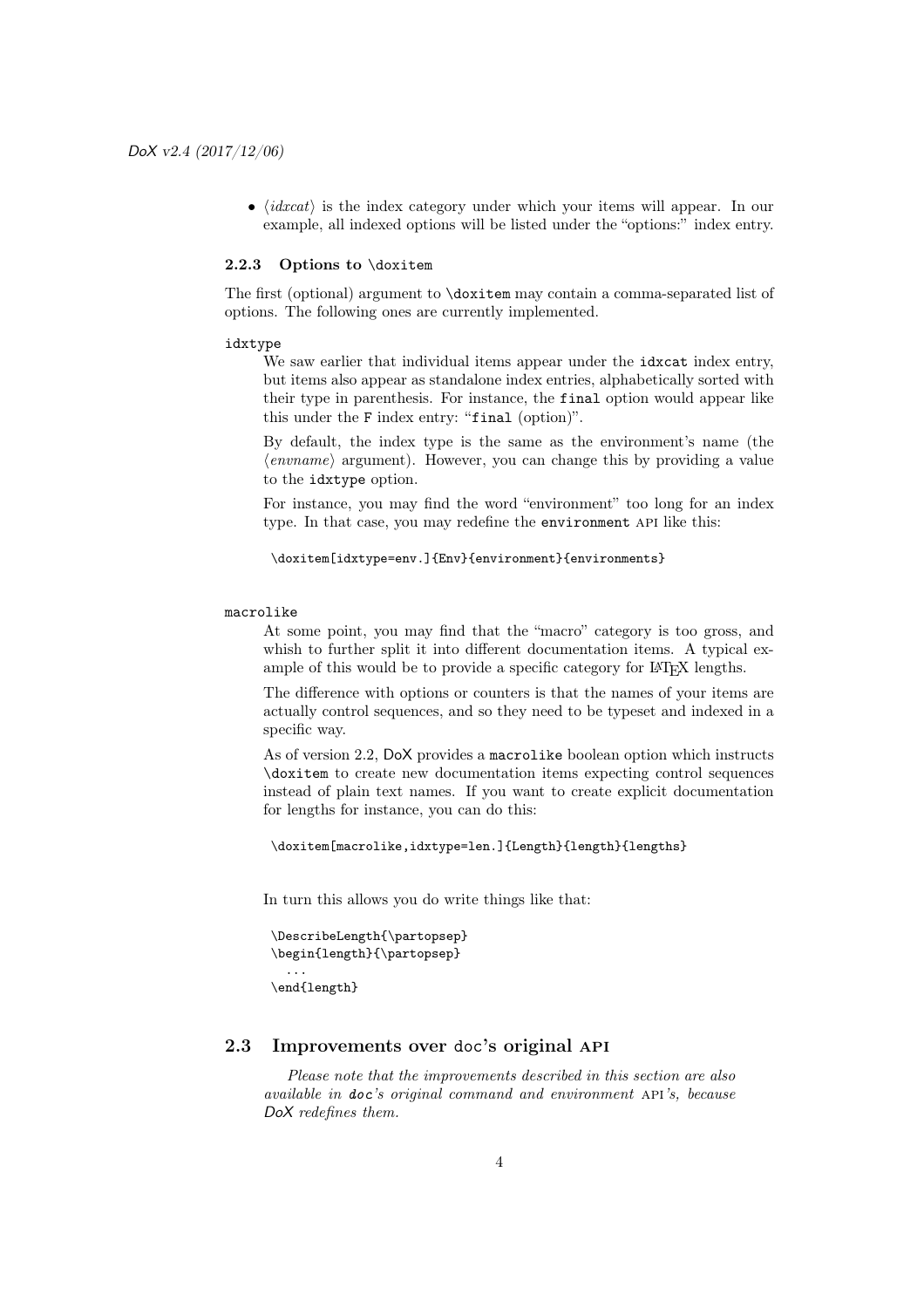#### 2.3.1 Additional (optional) argument

Compared to doc, the api's created by \doxitem are extended with a first optional argument containing a comma-separated list of options, such that, continuing with our initial example, the real prototypes are in fact the following:

```
\DescribeOption[opt,...]{name}
```

```
\begin{option}[opt,...]{name}
\frac{9\%}{10\%} ...
\end{option}
```
#### 2.3.2 Available options

The options currently supported are:

noprint Avoid printing  $\langle name \rangle$  in the margin

#### noindex Avoid indexing  $\langle name \rangle$

These options are useful if you don't want printing or indexing locally for one particular item. Without them, one would need to locally \let the relevant commands to \@gobble which is very inconvenient.

There is also another advantage in using the noprint option: in doc's original implementation, a margin paragraph will still be created just to be empty, hence wasting float resources. If you're referencing a lot of items close to each other, this may lead to a "Too many unprocessed floats" error. With DoX, the \marginpar is avoided altogether.

#### 2.3.3 Global effect

The macrolike, noprint and noindex options are also available to \usepackage. Their effect then becomes global. Because these options are boolean, it is still possible to counteract their global effect locally. For instance, one could do:

```
\usepackage[noprint]{dox}
```
and then later:

```
\DescribeOption[noprint=false]{french}
```
## 3 AUCT<sub>F</sub>X support for new documentation items

Recent versions of AUCT<sub>EX</sub> (in fact, docT<sub>EX</sub> mode) are aware of the macro and environment environments and give them a fixed indentation level of 0, meaning no indentation at all even when they are nested. This is considered more convenient than the usual indentation for environments when editing dtx files. If you have created new documentation items for your package, you may want to let them behave the same way. For that, the DoX style file provides two Lisp functions to let AUCT<sub>EX</sub> know of your new environments: doxitem and doxitems. The first one registers a new environment by name with AUCT<sub>EX</sub>, and the second one takes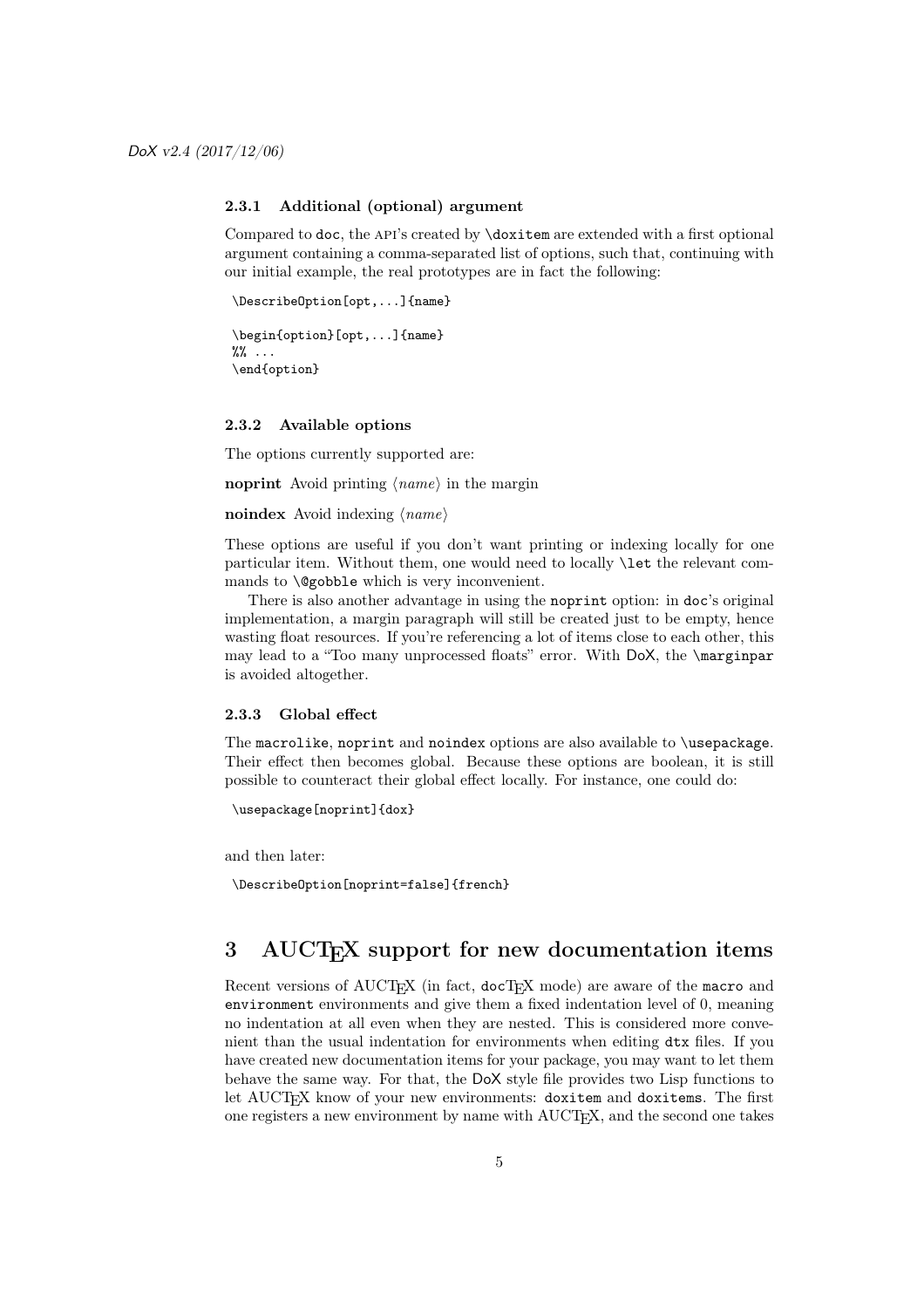an arbitrary number of environment names and does the same with them. The environment names can in fact be regular expressions, allowing you to combine several names together or build complex ones.

Since these functions are located in the style file itself, a good place to use them is in TeX-update-style-hook which will be called after the file is parsed and the relevant style files applied. Note that the effect of calling these functions is always buffer-local.

Here is an example to make all of this clearer. The following code sample is what I have at the end of fixme.dxt (another package of mine), in the local variables section:

```
(add-hook 'TeX-update-style-hook
 (lambda () (doxitems "option" "counter" "lang" "face" "color")) nil t)
(add-hook 'TeX-update-style-hook
 (lambda () (doxitem "\\(env\\|target\\)?layout")) nil t)
```
## 4 Conclusion

If you want to see DoX in action, take a look at the documentation of the FiXme package (version 4.0 or later). In fact, I wrote DoX for it in the first place.

## 5 History

v2.4 Improve AUCT<sub>EX</sub> support.

Fix spurious spaces in index entries, reported by Eric Domenjoud.

- v2.3 Support doc's \saved@indexname internal command, thanks to Falk Hanisch.
- v2.2 New macrolike option allowing to create control sequence based documentation items.
- v2.1 New lisp functions doxitem[s] to register new documentation environments with AUCT<sub>EX</sub>.
- v2.0 Optional argument to \doxitem (idxtype option to change the item's index type).

Optional argument to  $\text{Describe}\$  and the  $\langle item \rangle$  environment (noprint to avoid marginal printing and noindex to avoid indexing).

Extend \DescribeMacro, \DescribeEnv and their corresponding environments with the same features.

v1.0 First public version.

## 6 Implementation

### 6.1 Preamble

- $1 \langle$ dox $\rangle\$ NeedsTeXFormat{LaTeX2e}
- 2 (\*header)
- 3 \ProvidesPackage{dox}[2017/12/06 v2.4 Extensions to the doc package]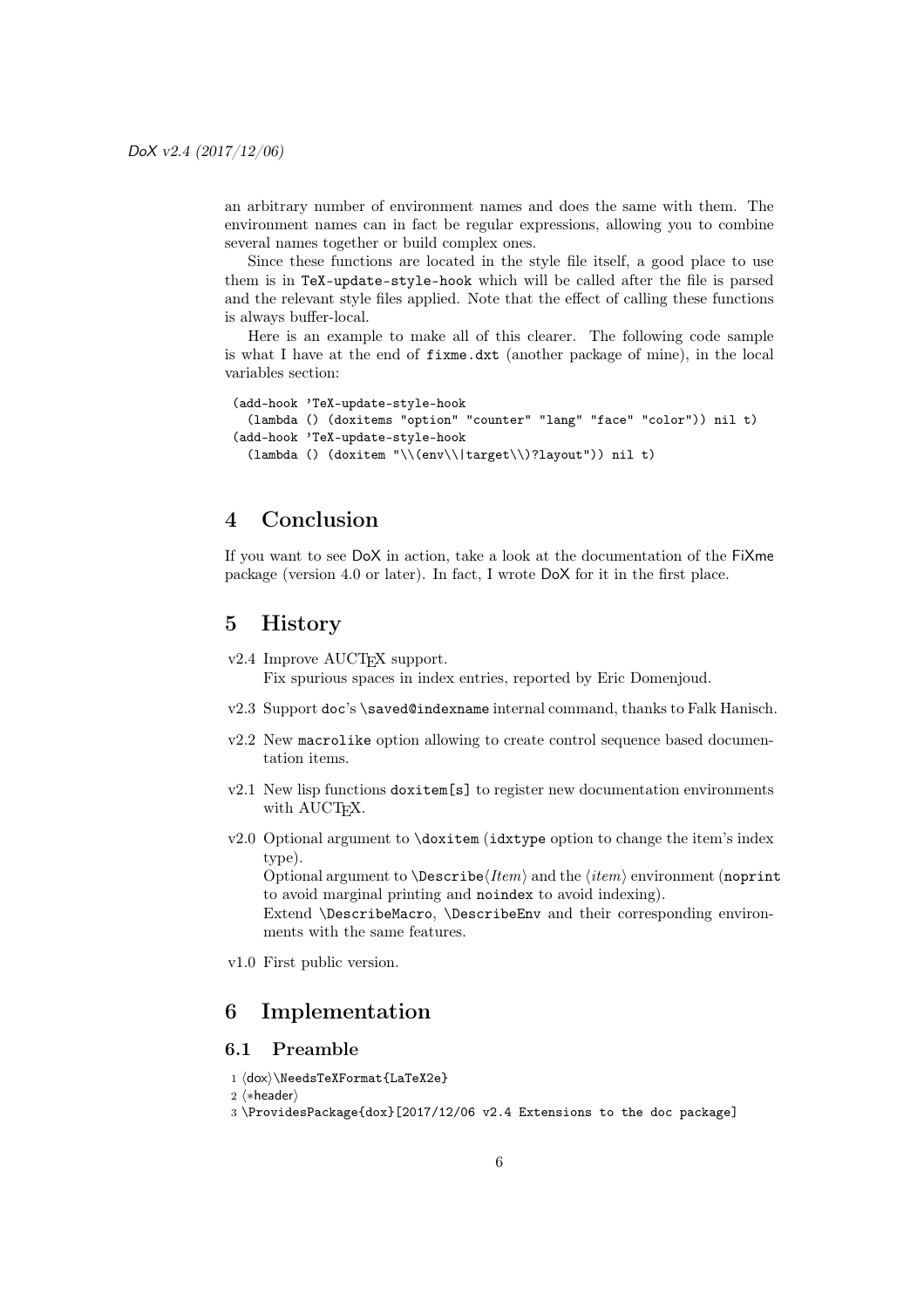```
4
5 \langle /header\rangle6 \langle *dox \rangle7 \RequirePackage{kvoptions}
8 \SetupKeyvalOptions{family=dox,prefix=dox@}
\alpha
```
### 6.2 DoX options

These two options are available for use in \usepackage or in the generated item  $API'S$ :

```
10 \DeclareBoolOption{noprint}
11 \DeclareBoolOption{noindex}
```
This one is for **\usepackage** and **\doxitem:** 

```
12 \DeclareBoolOption{macrolike}
```
This one is for \doxitem:

```
13 \DeclareStringOption{idxtype}
14
```
## 6.3 DoX environments

\@@doxenv {\item}}{\*name*}}

In doc.sty, the macro and environment environments go through the \m@cro@ macro which implements specific parts by testing a boolean condition as its first argument. This mechanism is not extensible, so I have to hack away a more generic version that would work for any new dox item, only which looks pretty much like the original one (with the addition of options management).

15 \long\def\@@doxenv#1#2{%

- 16 \endgroup%
- 17 \topsep\MacroTopsep%
- 18 \trivlist%
- 19 \edef\saved@macroname{\string#2}%

Since version 2.1g, doc creates a \saved@indexname command which in used by \changes. We now support that as well. The expansion of this command depends on whether the documented item is macrolike or not, which we don't know here (it's only know by \doxitem). That's why we need one specific command generating \saved@indexname the right way for every single item. These commands are named\@Savehitem iIndexName; they are technically part of the generated API, only not meant for public use.

```
20 \@nameuse{@Save#1IndexName}{\saved@macroname}%
21 \def\makelabel##1{\llap{##1}}%
22 \if@inlabel%
23 \let\@tempa\@empty%
24 \count@\macro@cnt%
25 \loop\ifnum\count@>\z@%
26 \edef\@tempa{\@tempa\hbox{\strut}}\advance\count@\m@ne%
27 \repeat%
28 \edef\makelabel##1{\llap{\vtop to\baselineskip{\@tempa\hbox{##1}\vss}}}%
29 \advance\macro@cnt\@ne%
30 \text{else}%
31 \macro@cnt\@ne%
```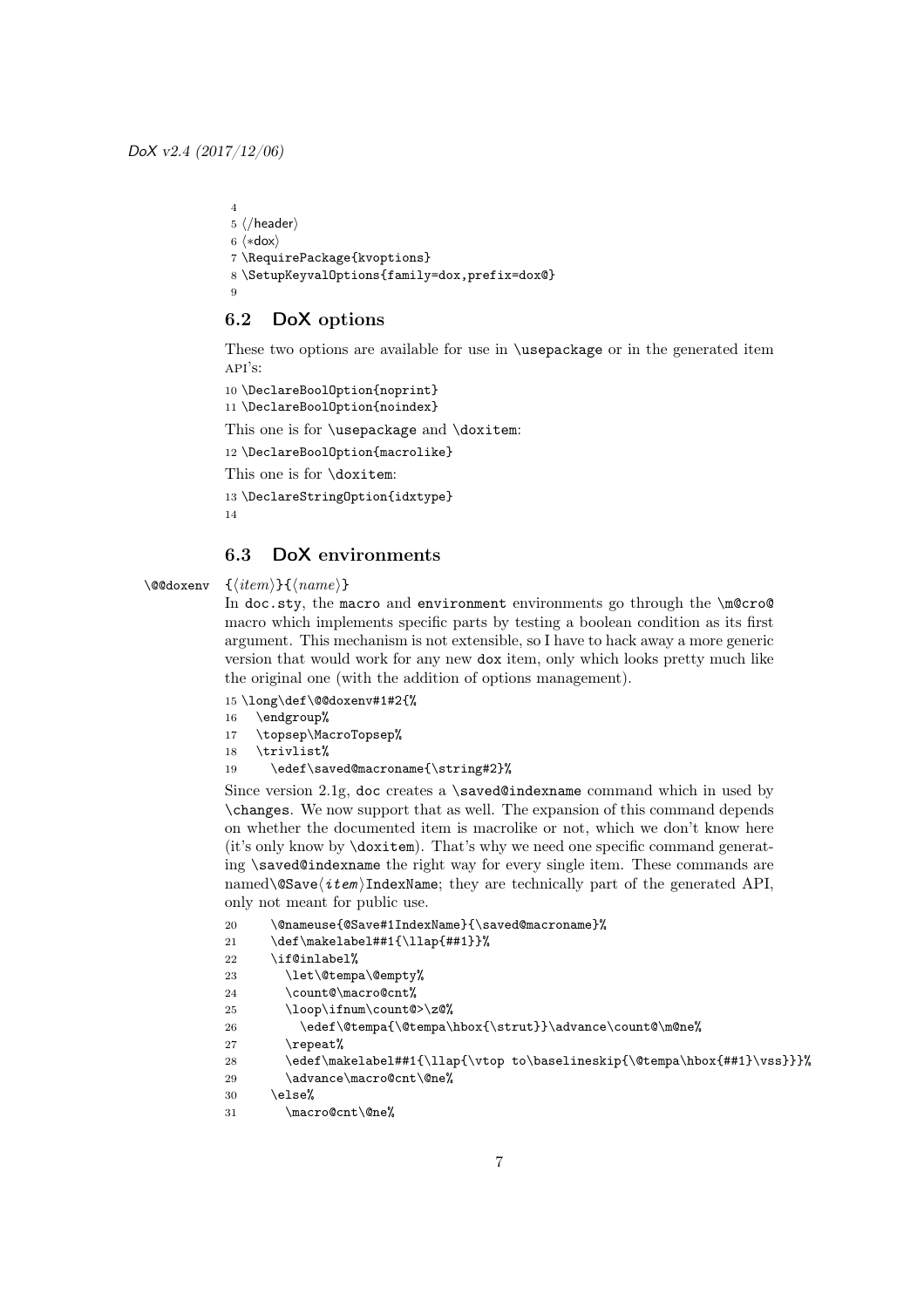32  $\overrightarrow{1\%}$ 33 \ifdox@noprint%  $34$  \item%  $35 \text{else}$ % 36 \edef\@tempa{% 37 \noexpand\item[%]

The second notable modification to the original macro involves dynamically constructing the name of the print macro:

38 \expandafter\noexpand\csname Print#1Name\endcsname{\saved@macroname}]}%

```
39 \@tempa%
```
40  $\forall$ fi%

41 \ifdox@noindex\else%

42 \global\advance\c@CodelineNo\@ne%

and the third one involves dynamically constructing the name of the index macro:

- 43 \@nameuse{SpecialMain#1Index}{#2}\nobreak%
- 44 \global\advance\c@CodelineNo\m@ne%
- 45  $\overleftrightarrow{1}$
- 46 \ignorespaces}

\@doxenv {\*item*\}[\*options*\]

Handle optional arguments and call **\@@doxenv**. Because environments can be nested, we can't rely on grouping for getting options default values. Hence, we need to reset the options at every call.

```
47 \def\@doxenv#1[#2]{%
```
- 48 \@nameuse{dox@noprint\dox@noprintdefault}%
- 49 \@nameuse{dox@noindex\dox@noindexdefault}%
- 50 \setkeys{dox}{#2}%
- 51 \begingroup%
- 52 \catcode'\\12%
- 53 \MakePrivateLetters%
- 54 \@@doxenv{#1}}
- 55

## 6.4 DoX descriptions

```
\@@doxdescribe \{\langle item \rangle\}\{\langle name \rangle\}
```
The first closed group was the one opened to parse the  $\langle name \rangle$  argument. The second one was opened to handle local options.

56 \def\@@doxdescribe#1#2{%

```
57 \endgroup%
58 \ifdox@noprint\else%
59 \marginpar{\raggedleft\@nameuse{PrintDescribe#1}{#2}}%
60 \mathcal{M}61 \ifdox@noindex\else%
62 \@nameuse{Special#1Index}{#2}%
63 \fi%
64 \endgroup%
65 \@esphack\ignorespaces}
```
\@doxdescribe  $\{\langle item \rangle\}$ [ $\langle options \rangle$ ]

Handle optional arguments and call \@@doxdescribe.

66 \def\@doxdescribe#1[#2]{%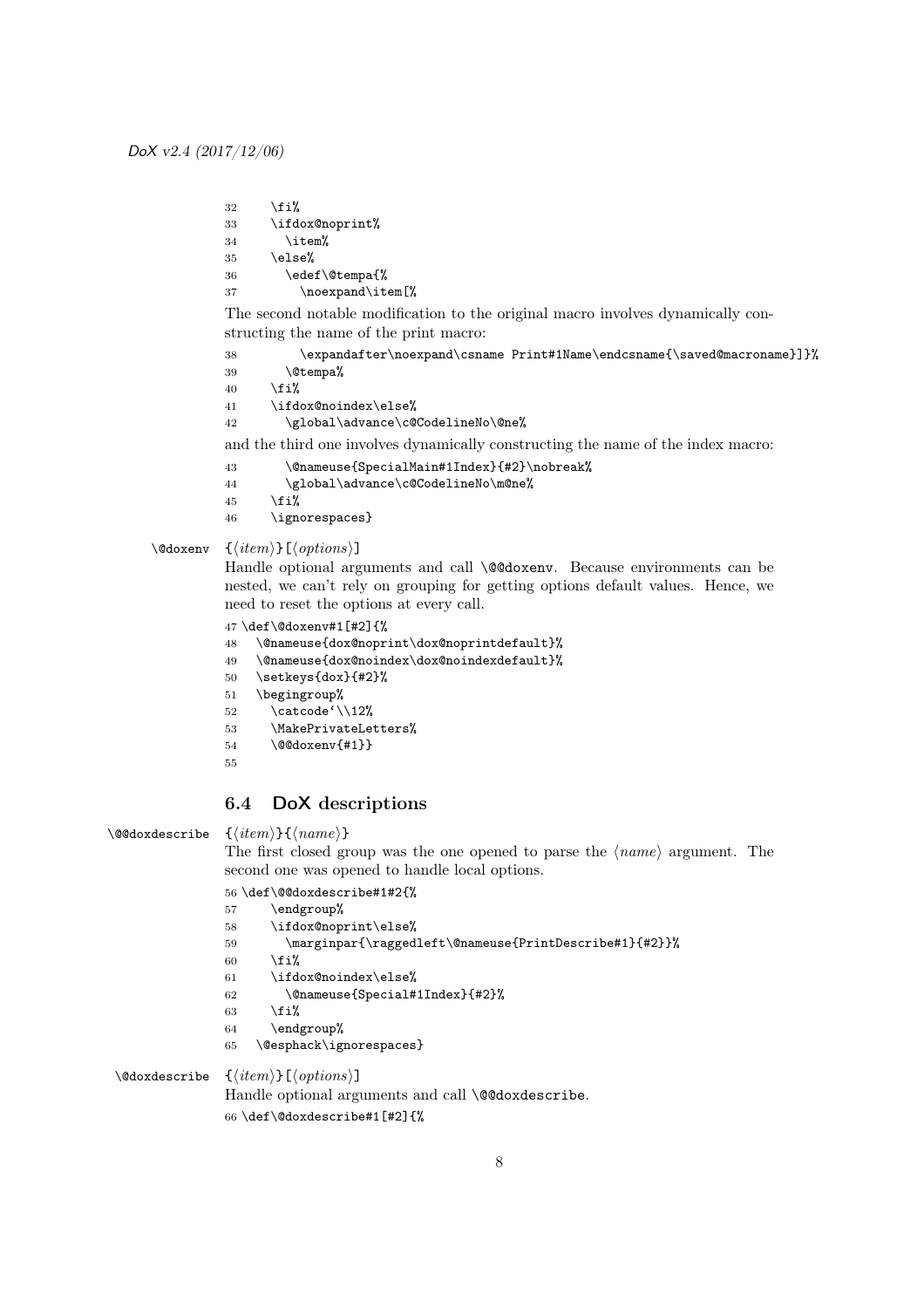| 67 | \leavevmode\@bsphack% |
|----|-----------------------|
| 68 | \begingroup%          |
| 69 | \setkeys{dox}{#2}%    |
| 70 | \begingroup%          |
| 71 | \MakePrivateLetters%  |
| 72 | \@@doxdescribe{#1}}   |
| 73 |                       |
|    |                       |

## 6.5 API construction

First, the two index name generation macros (macrolike or not).

| <i><b>\@doxsavemacrolikeindexname</b></i>    | $\{\langle saved~macro~name\rangle\}$<br>74 \def\@doxsavemacrolikeindexname#1{%<br>\edef\saved@indexname{\expandafter\@gobble#1}}<br>75                                                                                                                                                                                                                                                                                                                                                                                                                                                                                                                                                                                                                                                                                                                                                                         |
|----------------------------------------------|-----------------------------------------------------------------------------------------------------------------------------------------------------------------------------------------------------------------------------------------------------------------------------------------------------------------------------------------------------------------------------------------------------------------------------------------------------------------------------------------------------------------------------------------------------------------------------------------------------------------------------------------------------------------------------------------------------------------------------------------------------------------------------------------------------------------------------------------------------------------------------------------------------------------|
| <i><u><b>\@doxsaveindexname</b></u></i>      | $\{\langle saved~macro~name\rangle\}$<br>76 \def\@doxsaveindexname#1{\let\saved@indexname#1}<br>77                                                                                                                                                                                                                                                                                                                                                                                                                                                                                                                                                                                                                                                                                                                                                                                                              |
| <i><b>\@doxcreatespecialmainindex</b></i>    | $\{\langle item \rangle\}\{\langle idxtype \rangle\}\{\langle idxcat \rangle\}$                                                                                                                                                                                                                                                                                                                                                                                                                                                                                                                                                                                                                                                                                                                                                                                                                                 |
| eatespecialmainmacrolikeindex                | $\{\langle item \rangle\} \{\langle idxtype \rangle\} \{\langle idxcat \rangle\}$<br>The "macrolike" version does something similar to doc's \SpecialIndex@ macro,<br>but simplified. Let's just hope nobody will ever define $\setminus_{\sqcup}$ or nonletter macros as<br>macrolike DoX items                                                                                                                                                                                                                                                                                                                                                                                                                                                                                                                                                                                                                |
|                                              | 78 \def\@doxcreatespecialmainindex#1#2#3{%<br>\expandafter\def\csname SpecialMain#1Index\endcsname##1{%<br>79<br>80<br>\@bsphack%<br>\special@index{##1\actualchar{\string\ttfamily\space##1} (#2)%<br>81<br>\encapchar main}%<br>82<br>\special@index{#3:\levelchar##1\actualchar{\string\ttfamily\space##1}%<br>83<br>\encapchar main}%<br>84<br>\@esphack}}<br>85<br>86 \def\@doxcreatespecialmainmacrolikeindex#1#2#3{%<br>\expandafter\def\csname SpecialMain#1Index\endcsname##1{%<br>87<br>\@SpecialIndexHelper@##1\@nil<br>88<br>\@bsphack%<br>89<br>\special@index{\@gtempa\actualchar<br>90<br>\string\verb\quotechar*\verbatimchar\bslash\@gtempa\verbatimchar<br>91<br>\space(#2)\encapchar main}%<br>92<br>\special@index{#3:\levelchar\@gtempa\actualchar%<br>93<br>\string\verb\quotechar*\verbatimchar\bslash\@gtempa\verbatimchar%<br>94<br>\encapchar main}%<br>95<br>\@esphack}}<br>96<br>97 |
| <i><u><b>\@doxcreatespecialindex</b></u></i> | $\{\langle item \rangle\} \{\langle idxtype \rangle\} \{\langle idxcat \rangle\}$                                                                                                                                                                                                                                                                                                                                                                                                                                                                                                                                                                                                                                                                                                                                                                                                                               |
| pxcreatespecialmacrolikeindex                | $\{\langle item \rangle\} \{\langle idxtype \rangle\} \{\langle idxcat \rangle\}$<br>Same comment as above.<br>98\def\@doxcreatespecialindex#1#2#3{%                                                                                                                                                                                                                                                                                                                                                                                                                                                                                                                                                                                                                                                                                                                                                            |
|                                              | \expandafter\def\csname Special#1Index\endcsname##1{%<br>99<br>\@bsphack%<br>100                                                                                                                                                                                                                                                                                                                                                                                                                                                                                                                                                                                                                                                                                                                                                                                                                                |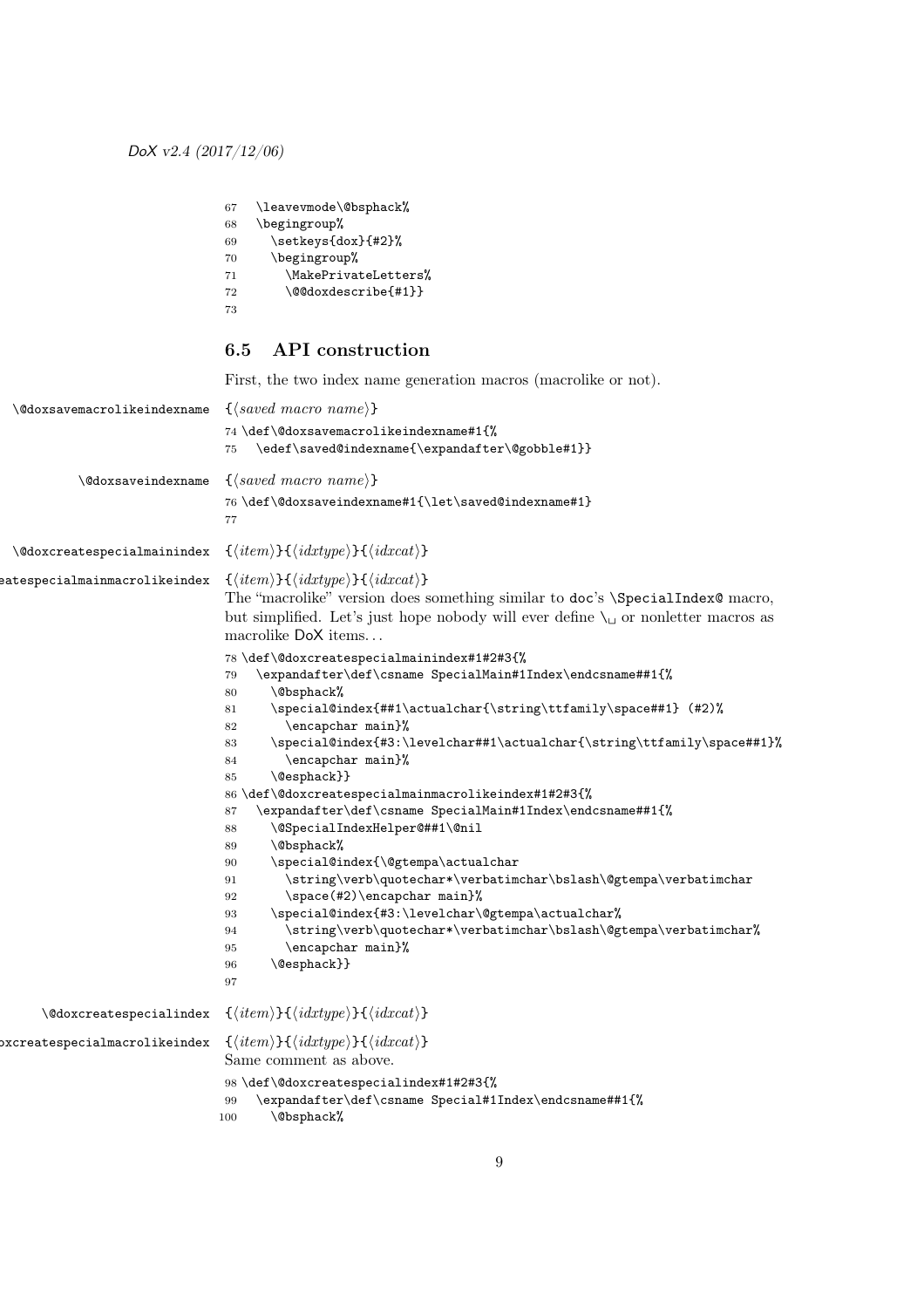```
101 \index{##1\actualchar{\protect\ttfamily##1} (#2)\encapchar usage}%
                   102 \index{#3:\levelchar##1\actualchar{\protect\ttfamily##1}%
                   103 \encapchar usage}%
                   104 \@esphack}}
                   105 \def\@doxcreatespecialmacrolikeindex#1#2#3{%
                   106 \expandafter\def\csname Special#1Index\endcsname##1{%
                   107 \@SpecialIndexHelper@##1\@nil
                   108 \@bsphack%
                   109 \index{\@gtempa\actualchar
                   110 \string\verb\quotechar*\verbatimchar\bslash\@gtempa\verbatimchar
                   111 \space(#2)\encapchar usage}%
                   112 \index{#3:\levelchar\@gtempa\actualchar
                   113 \string\verb\quotechar*\verbatimchar\bslash\@gtempa\verbatimchar%
                   114 \encapchar usage}%
                   115 \@esphack}}
                   116
\{\langle item \rangle\}117 \def\@doxcreatedescribe#1{%
                   118 \expandafter\def\csname Describe#1\endcsname{%
                   119 \@ifnextchar[%]
                   120 {\@doxdescribe{#1}}{\@doxdescribe{#1}[]}}}
                   121
    \@doxcreateenv {\item}}{\\envname}}
                   122 \def\@doxcreateenv#1#2{%
                   123 \expandafter\def\csname #2\endcsname{%
                   124 \@ifnextchar[%]
                   125 {\@doxenv{#1}}{\@doxenv{#1}[]}}
                   126 \expandafter\let\csname end#2\endcsname\endtrivlist}
                   127
```
### 6.6 Doc overrides

### 6.6.1 Macro facilities

Making \DescribeMacro work the DoX way is straightforward. The only precaution we need is to provide an alias to \SpecialUsageIndex because it should really be named \SpecialMacroIndex.

```
128 \let\SpecialMacroIndex\SpecialUsageIndex
129 \@doxcreatedescribe{Macro}
130
```
Making the macro environment work the DoX way is straightforward. The only precaution we need is to to provide a \SpecialMainMacroIndex macro that does the job originally done in doc's \m@cro@.

```
131 \def\SpecialMainMacroIndex#1{%
132 \SpecialMainIndex{#1}\nobreak%
133 \DoNotIndex{#1}}
134 \let\@SaveMacroIndexName\@doxsavemacrolikeindexname
135 \@doxcreateenv{Macro}{macro}
136
```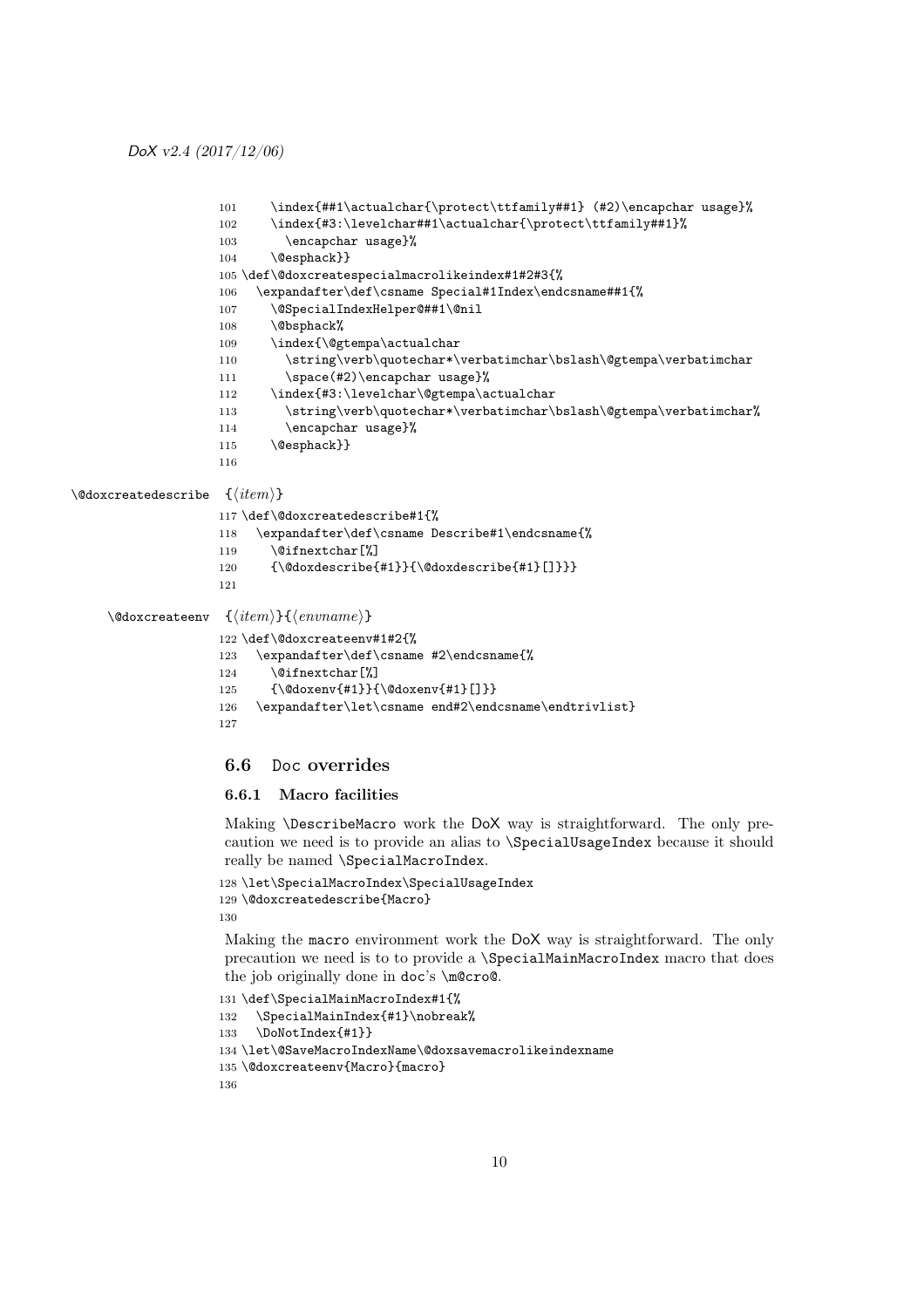#### 6.6.2 Environment facilities

Making \DescribeEnv and the environment environment work the DoX way is even more straightforward.

```
137 \@doxcreatedescribe{Env}
138 \@doxcreateenv{Env}{environment}
139 \let\@SaveEnvIndexName\@doxsaveindexname
140
```
## 6.7 API creation

The whole user interface is created in one macro call.

```
\doxitem [\{options]{\{name\}}{\{envname\}}{\idxcat}}
                    141 \newcommand\doxitem[4][]{%
                    142 \@nameuse{dox@macrolike\dox@macrolikedefault}%
                    143 \def\dox@idxtype{#3}%
                    144 \setkeys{dox}{#1}
      \Print...Name \ \{ \langle name \rangle \}145 \@ifundefined{Print#2Name}{%
                    146 \ifdox@macrolike
                    147 \expandafter\def\csname Print#2Name\endcsname##1{%
                    148 \strut\MacroFont\string ##1\ }
                    149 \else
                    150 \expandafter\def\csname Print#2Name\endcsname##1{%
                    151 \strut\MacroFont ##1\ }
                    152 \fi}{}
\SpecialMain...Index \{<i>name</i>\}153 \ifdox@macrolike
                    154 \def\@doxexpr{\@doxcreatespecialmainmacrolikeindex{#2}}%
                    155 \else
                    156 \def\@doxexpr{\@doxcreatespecialmainindex{#2}}%
                    157 \fi
                    158 \expandafter\@doxexpr\expandafter{\dox@idxtype}{#4}%
  \PrintDescribe... \quad {\langle name \rangle}159 \@ifundefined{PrintDescribe#2}{%
                    160 \ifdox@macrolike
                    161 \expandafter\def\csname PrintDescribe#2\endcsname##1{%
                    162 \strut\MacroFont\string ##1\ }
                    163 \else
                    164 \expandafter\def\csname PrintDescribe#2\endcsname##1{%
                    165 \strut\MacroFont ##1\ }
                    166 \fi}{}
   \Special...Index \{<i>name</i>\}167 \ifdox@macrolike
                    168 \def\@doxexpr{\@doxcreatespecialmacrolikeindex{#2}}%
                    169 \else
                    170 \def\@doxexpr{\@doxcreatespecialindex{#2}}%
                    171 \fi
                    172 \expandafter\@doxexpr\expandafter{\dox@idxtype}{#4}%
```